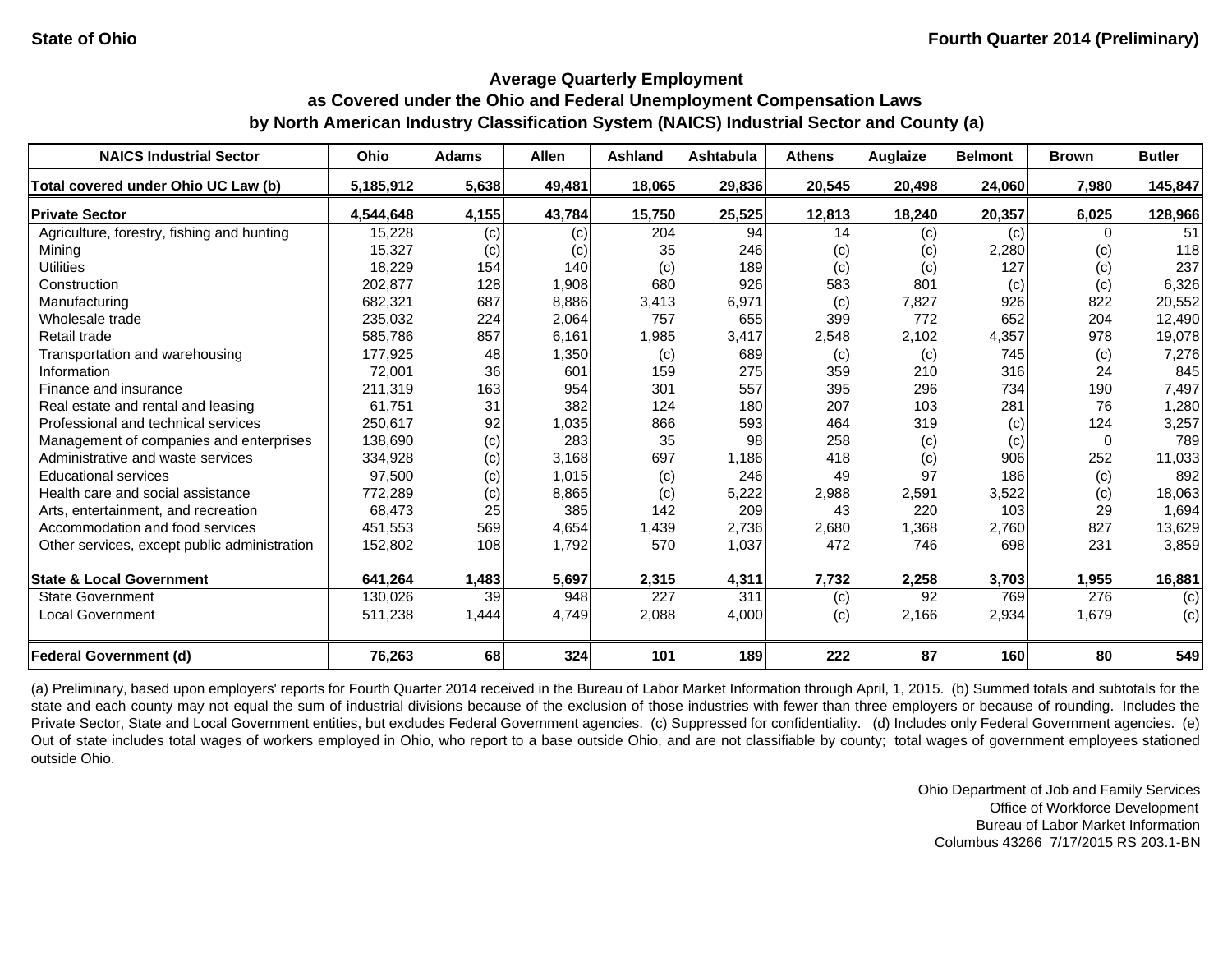| <b>NAICS Industrial Sector</b>               | Carroll         | Champaign | <b>Clark</b> | <b>Clermont</b> | <b>Clinton</b> | Columbiana | Coshocton | Crawford | Cuyahoga | <b>Darke</b> |
|----------------------------------------------|-----------------|-----------|--------------|-----------------|----------------|------------|-----------|----------|----------|--------------|
| Total covered under Ohio UC Law (b)          | 6,722           | 10,614    | 48,836       | 55,944          | 15,902         | 30,644     | 10,409    | 13,268   | 700,388  | 17,962       |
| <b>Private Sector</b>                        | 5,757           | 8,767     | 42,344       | 48,964          | 13,732         | 26,337     | 8,926     | 11,449   | 624,452  | 15,785       |
| Agriculture, forestry, fishing and hunting   | 22              | (c)       | 313          | (c)             | (c)            | 157        | 77        | (c)      | 183      | (c)          |
| Mining                                       | 256             | (c)       | 77           | (c)             | (c)            | 289        | 103       | (c)      | 307      | (c)          |
| <b>Utilities</b>                             | 47              | (c)       | (c)          | 335             | (c)            | 114        | 308       | (c)      | 1,431    | 52           |
| Construction                                 | 461             | 260       | 1,053        | 3,018           | 221            | 1,182      | 287       | 385      | 21,179   | 919          |
| Manufacturing                                | 1,423           | 3,694     | 6,703        | 5,614           | 3,343          | 6,141      | 2,566     | 3,129    | 69,882   | 4,527        |
| Wholesale trade                              | 228             | 487       | (c)          | 2,275           | (c)            | 951        | 134       | 539      | 32,860   | 600          |
| Retail trade                                 | 777             | 972       | 5,752        | 9,671           | 1,623          | 4,319      | 1,314     | 1,302    | 64,651   | 1,966        |
| Transportation and warehousing               | 357             | (c)       | 3,006        | 2,217           | 2,510          | 1,079      | 302       | (c)      | 19,605   | 1,092        |
| Information                                  | 39              | 64        | 176          | 1,090           | 242            | 153        | 60        | 64       | 12,305   | 101          |
| Finance and insurance                        | 102             | 205       | 3,246        | 3,049           | 361            | 554        | 217       | 577      | 37,091   | 575          |
| Real estate and rental and leasing           | 47              | 63        | 461          | 883             | 105            | 291        | 71        | 71       | 13,594   | 99           |
| Professional and technical services          | 138             | (c)       | 891          | 2,313           | 170            | 439        | (c)       | 537      | 44,729   | (c)          |
| Management of companies and enterprises      | $\Omega$        | (c)       | 1,080        | 535             | 262            | 128        | (c)       | (c)      | 21,220   | (c)          |
| Administrative and waste services            | 276             | 295       | 2,538        | 3,089           | 630            | 1,454      | 448       | (c)      | 48,196   | 494          |
| <b>Educational services</b>                  | $\Omega$        | (c)       | 770          | 485             | (c)            | 164        | 76        | (c)      | 20,913   | 51           |
| Health care and social assistance            | 621             | (c)       | 7,727        | 5,686           | (c)            | 5,377      | 1,642     | (c)      | 128,625  | 2,633        |
| Arts, entertainment, and recreation          | 87              | 105       | 404          | 738             | 70             | 227        | 112       | 79       | 12,005   | 183          |
| Accommodation and food services              | 664             | 724       | 4,675        | 6,123           | 1,107          | 2,363      | 702       | 1,074    | 55,016   | 950          |
| Other services, except public administration | 212             | 336       | 1,729        | 1,742           | 282            | 956        | 281       | 403      | 20,658   | 542          |
| <b>State &amp; Local Government</b>          | 965             | 1,847     | 6,492        | 6,980           | 2,170          | 4,307      | 1,483     | 1,819    | 75,936   | 2,177        |
| <b>State Government</b>                      | $\overline{32}$ | 48        | 154          | 759             | 137            | 350        | 47        | 128      | 4,046    | 43           |
| <b>Local Government</b>                      | 933             | 1,799     | 6,338        | 6,221           | 2,033          | 3,957      | 1,436     | 1,691    | 71,890   | 2,134        |
| <b>Federal Government (d)</b>                | 44              | 61        | 542          | 294             | 119            | 603        | 69        | 80       | 15,540   | 98           |

(a) Preliminary, based upon employers' reports for Fourth Quarter 2014 received in the Bureau of Labor Market Information through April, 1, 2015. (b) Summed totals and subtotals for the state and each county may not equal the sum of industrial divisions because of the exclusion of those industries with fewer than three employers or because of rounding. Includes the Private Sector, State and Local Government entities, but excludes Federal Government agencies. (c) Suppressed for confidentiality. (d) Includes only Federal Government agencies. (e) Out of state includes total wages of workers employed in Ohio, who report to a base outside Ohio, and are not classifiable by county; total wages of government employees stationed outside Ohio.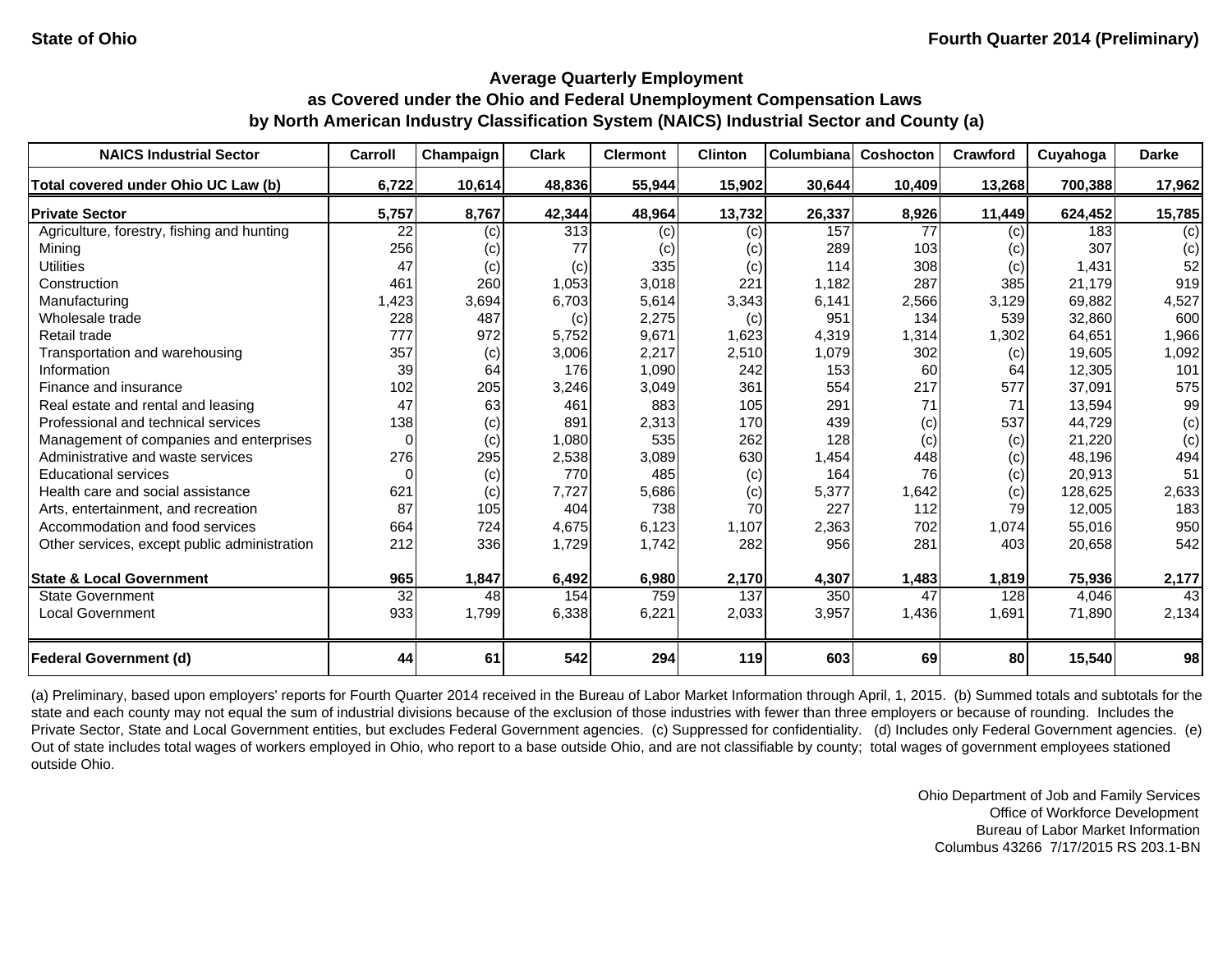| <b>NAICS Industrial Sector</b>               | <b>Defiance</b> | <b>Delaware</b> | Erie   | <b>Fairfield</b> | <b>Fayette</b> | <b>Franklin</b> | <b>Fulton</b> | <b>Gallia</b> | Geauga | Greene |
|----------------------------------------------|-----------------|-----------------|--------|------------------|----------------|-----------------|---------------|---------------|--------|--------|
| Total covered under Ohio UC Law (b)          | 16,287          | 82,553          | 35,335 | 41,775           | 11,389         | 711,223         | 18,041        | 10,897        | 33,964 | 56,274 |
| <b>Private Sector</b>                        | 14,319          | 75,248          | 30,458 | 35,298           | 9,697          | 608,776         | 15,400        | 9,224         | 29,974 | 47,364 |
| Agriculture, forestry, fishing and hunting   | 130             | (c)             | (c)    | 56               | 98             | 346             | (c)           | (c)           | (c)    | (c)    |
| Mining                                       |                 | (c)             | (c)    | 55               |                | 326             | (c)           | (c)           | (c)    | (c)    |
| <b>Utilities</b>                             | (c)             | 138             | (c)    | 235              | (c)            | 2,237           | (c)           | 765           | (c)    | (c)    |
| Construction                                 | 396             | 3,025           | 874    | 1,859            | 263            | 22,416          | 774           | 176           | 2,217  | 1,443  |
| Manufacturing                                | 4,258           | 6,214           | 6,129  | 4,172            | 1,604          | 36,331          | 6,331         | 574           | 7,290  | 3,343  |
| Wholesale trade                              | (c)             | 2,490           | (c)    | 880              | (c)            | 28,801          | 788           | 140           | 1,893  | 1,003  |
| Retail trade                                 | 2,476           | 11,607          | 4,947  | 7,101            | 2,753          | 73,536          | 1,740         | 1,523         | 4,432  | 10,131 |
| Transportation and warehousing               | 515             | 2,857           | 869    | 783              | 1,150          | 37,352          | (c)           | 305           | (c)    | (c)    |
| Information                                  | 201             | 621             | 309    | 269              | 45             | 14,834          | 90            | 90            | 130    | 640    |
| Finance and insurance                        | 609             | 5,677           | 622    | 761              | 462            | 46,054          | 216           | 358           | 661    | 1,435  |
| Real estate and rental and leasing           | 62              | 791             | 292    | 386              | 63             | 10,550          | 68            | 39            | 231    | 518    |
| Professional and technical services          | 189             | 5,730           | 473    | 915              | 137            | 44,498          | (c)           | (c)           | 1,166  | 7,508  |
| Management of companies and enterprises      | 77              | (c)             | 171    | 161              | $\Omega$       | 24,969          | (c)           | (c)           | 213    | 224    |
| Administrative and waste services            | 569             | (c)             | 961    | 3,835            | 195            | 62,029          | 528           | 315           | 1,833  | 2,438  |
| <b>Educational services</b>                  | (c)             | 1,176           | 315    | 309              | (c)            | 14,274          | 84            | (c)           | 623    | 1,646  |
| Health care and social assistance            | (c)             | 6,554           | 4,983  | 6,521            | (c)            | 99,377          | 1,928         | (c)           | 4,188  | 6,759  |
| Arts, entertainment, and recreation          | 87              | 2,629           | 2,007  | 506              | 107            | 8,467           | 351           | 32            | 447    | 487    |
| Accommodation and food services              | 1,424           | 9,323           | 5,372  | 5,155            | 1,068          | 60,834          | 1,144         | 987           | 2,489  | 7,334  |
| Other services, except public administration | 585             | 2,202           | 825    | 1,338            | 171            | 21,547          | 360           | 301           | 1,286  | 1,236  |
| <b>State &amp; Local Government</b>          | 1,968           | 7,305           | 4,877  | 6,477            | 1,692          | 102,447         | 2,641         | 1,673         | 3,990  | 8,910  |
| <b>State Government</b>                      | 80              | 331             | 1,062  | 899              | 43             | 51,698          | 107           | 302           | 285    | (c)    |
| <b>Local Government</b>                      | 1,888           | 6,974           | 3,815  | 5,578            | 1,649          | 50,749          | 2,534         | 1,371         | 3,705  | (c)    |
| <b>Federal Government (d)</b>                | 87              | 212             | 294    | 229              | 53             | 12,580          | 88            | 77            | 96     | 13,549 |

(a) Preliminary, based upon employers' reports for Fourth Quarter 2014 received in the Bureau of Labor Market Information through April, 1, 2015. (b) Summed totals and subtotals for the state and each county may not equal the sum of industrial divisions because of the exclusion of those industries with fewer than three employers or because of rounding. Includes the Private Sector, State and Local Government entities, but excludes Federal Government agencies. (c) Suppressed for confidentiality. (d) Includes only Federal Government agencies. (e) Out of state includes total wages of workers employed in Ohio, who report to a base outside Ohio, and are not classifiable by county; total wages of government employees stationed outside Ohio.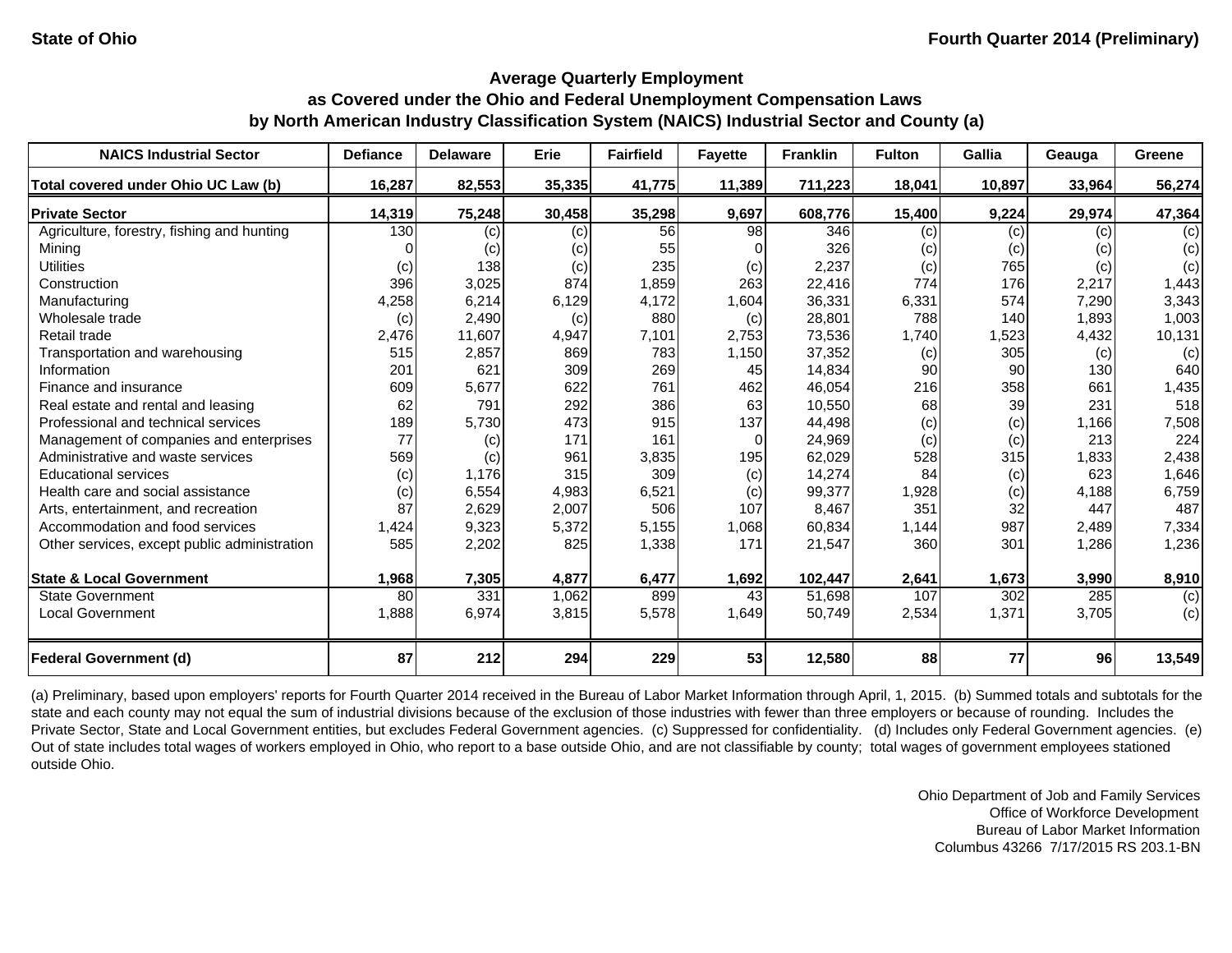| <b>NAICS Industrial Sector</b>               | <b>Guernsey</b> | <b>Hamilton</b> | <b>Hancock</b> | <b>Hardin</b> | <b>Harrison</b> | Henry  | Highland | <b>Hocking</b> | <b>Holmes</b> | <b>Huron</b> |
|----------------------------------------------|-----------------|-----------------|----------------|---------------|-----------------|--------|----------|----------------|---------------|--------------|
| Total covered under Ohio UC Law (b)          | 15,498          | 495,441         | 43,770         | 8,406         | 3,991           | 11,469 | 10,436   | 6,459          | 18,190        | 20,378       |
| <b>Private Sector</b>                        | 13,296          | 453,740         | 40,549         | 6,994         | 3,280           | 9,435  | 7,896    | 4,722          | 16,631        | 17,982       |
| Agriculture, forestry, fishing and hunting   | 38              | 196             | (c)            | 193           | 11              | (c)    | 40       | (c)            | 222           | (c)          |
| Mining                                       | 609             | 136             | (c)            |               | 608             | (c)    | 38       | (c)            | 92            | (c)          |
| <b>Utilities</b>                             | 51              | 1,101           | 92             | 46            | (c)             | (c)    | 60       | 12             | (c)           | (c)          |
| Construction                                 | 1.148           | 20,702          | 1,037          | 124           | 295             | 666    | 272      | 275            | 2,012         | 1,510        |
| Manufacturing                                | 2,871           | 48,061          | 12,169         | 2,005         | 331             | 3,299  | 2,085    | 892            | 6,806         | 5,754        |
| Wholesale trade                              | 352             | 22,410          | 1,532          | 215           | 255             | (c)    | 225      | 59             | 862           | (c)          |
| Retail trade                                 | 1,984           | 44,742          | 4,973          | 885           | 333             | 953    | 1,554    | 792            | 2,232         | 2,075        |
| Transportation and warehousing               | 368             | 11,777          | 2,432          | 197           | (c)             | 541    | 167      | 40             | (c)           | 829          |
| Information                                  | 97              | 8,043           | 359            | 59            | (c)             | 85     | 72       | 54             | 85            | 195          |
| Finance and insurance                        | 227             | 25,809          | 633            | 215           | 57              | 245    | 371      | 235            | 368           | 412          |
| Real estate and rental and leasing           | 82              | 6,781           | 330            | 51            | 81              | 72     | 71       | 91             | 42            | 128          |
| Professional and technical services          | 320             | 38,421          | 1,170          | 122           | (c)             | (c)    | (c)      | 80             | (c)           | 312          |
| Management of companies and enterprises      | 22              | 32,084          | 2,657          | $\Omega$      | (c)             | (c)    | (c)      | $\Omega$       | (c)           | 202          |
| Administrative and waste services            | 555             | 31,384          | 1,987          | 77            | (c)             | 338    | 311      | 156            | (c)           | 282          |
| <b>Educational services</b>                  | 66              | 11,735          | 1,088          | (c)           | 0               | 41     | 50       | <b>30</b>      | (c)           | 269          |
| Health care and social assistance            | 2,426           | 84,650          | 4,808          | (c)           | 525             | 1,572  | 1,208    | 610            | (c)           | 2,439        |
| Arts, entertainment, and recreation          | 48              | 8,770           | 202            | 61            | 30              | 67     | 65       | 52             | 113           | 141          |
| Accommodation and food services              | 1,675           | 41,773          | 3,783          | 762           | 181             | 591    | 950      | 999            | 1,250         | 1,479        |
| Other services, except public administration | 356             | 15,167          | 1,203          | 195           | (c)             | 445    | 227      | 202            | 268           | 609          |
| <b>State &amp; Local Government</b>          | 2,202           | 41,701          | 3,221          | 1,412         | 711             | 2,034  | 2,540    | 1,737          | 1,559         | 2,396        |
| <b>State Government</b>                      | 499             | 8,277           | 177            | 37            | 43              | 48     | 85       | 289            | 36            | 79           |
| <b>Local Government</b>                      | 1,703           | 33,424          | 3,044          | 1,375         | 668             | 1,986  | 2,455    | 1,448          | 1,523         | 2,317        |
| <b>Federal Government (d)</b>                | 107             | 8,587           | 152            | 76            | 51              | 68     | 93       | 45             | 59            | 140          |

(a) Preliminary, based upon employers' reports for Fourth Quarter 2014 received in the Bureau of Labor Market Information through April, 1, 2015. (b) Summed totals and subtotals for the state and each county may not equal the sum of industrial divisions because of the exclusion of those industries with fewer than three employers or because of rounding. Includes the Private Sector, State and Local Government entities, but excludes Federal Government agencies. (c) Suppressed for confidentiality. (d) Includes only Federal Government agencies. (e) Out of state includes total wages of workers employed in Ohio, who report to a base outside Ohio, and are not classifiable by county; total wages of government employees stationed outside Ohio.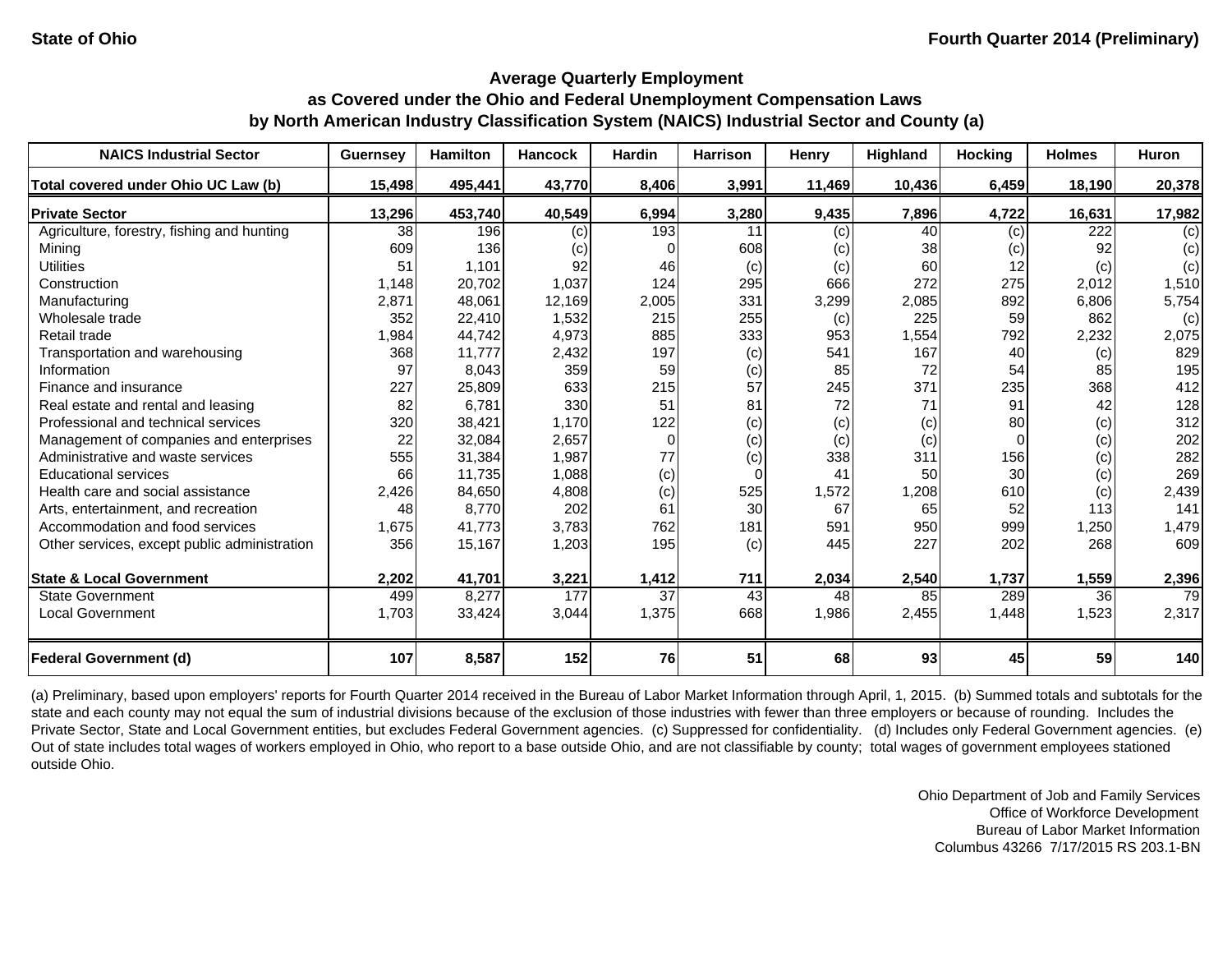| <b>NAICS Industrial Sector</b>               | <b>Jackson</b> | <b>Jefferson</b> | Knox   | Lake   | Lawrence | Licking | Logan  | Lorain          | Lucas   | <b>Madison</b> |
|----------------------------------------------|----------------|------------------|--------|--------|----------|---------|--------|-----------------|---------|----------------|
| Total covered under Ohio UC Law (b)          | 10,408         | 20,804           | 20,067 | 95,038 | 12,769   | 52,560  | 19,637 | 95,837          | 205,995 | 15,352         |
| <b>Private Sector</b>                        | 8,938          | 17,631           | 17,409 | 83,870 | 9,851    | 45,259  | 17,450 | 81,503          | 180,902 | 12,336         |
| Agriculture, forestry, fishing and hunting   | 60             | (c)              | 125    | 710    |          | 703     | 117    | 887             | 227     | 220            |
| Mining                                       | 98             | (c)              | 90     | 283    |          | 112     | 33     | 35 <sub>l</sub> | 111     | $\Omega$       |
| <b>Utilities</b>                             | (c)            | 833              | 47     | 1,155  | 85       | 194     | 31     | 290             | 404     | $\Omega$       |
| Construction                                 | 478            | 882              | 769    | 4,183  | 924      | 2,501   | 594    | 4,392           | 9,325   | 423            |
| Manufacturing                                | 3,226          | 1,063            | 4,669  | 21,028 | 638      | 6,647   | 5,312  | 17,458          | 22,988  | 3,766          |
| Wholesale trade                              | 199            | 475              | 416    | 3,897  | 255      | 1,580   | 736    | 3,311           | 6,880   | 415            |
| Retail trade                                 | 1,463          | 3,159            | 2,178  | 13,163 | 1,952    | 7,884   | 1,617  | 12,773          | 25,199  | 1,479          |
| Transportation and warehousing               | (c)            | 1,331            | 281    | 1,188  | 651      | 1,855   | 1,768  | 2,115           | 6,739   | 1,886          |
| Information                                  | 70             | 344              | 139    | 674    | 67       | 299     | 78     | 663             | 2,481   | 45             |
| Finance and insurance                        | 279            | 410              | 363    | 1,564  | 282      | 2,393   | 288    | 2,238           | 5,292   | 160            |
| Real estate and rental and leasing           | 55             | 225              | 124    | 911    | 113      | 429     | 169    | 861             | 2,170   | 98             |
| Professional and technical services          | 112            | 256              | 404    | 2,840  | 180      | 1,788   | 692    | 2,214           | 9,218   | (c)            |
| Management of companies and enterprises      | 38             | 16 <sup>1</sup>  | 128    | 1,075  | 76       | 1,200   | 91     | 1,242           | 4,208   | (c)            |
| Administrative and waste services            | 418            | 846              | 1,200  | 5,115  | 328      | 2,290   | 2,139  | 5,184           | 14,565  | (c)            |
| <b>Educational services</b>                  | 48             | (c)              | 1,177  | 1,807  | 89       | 862     | 13     | 2,555           | 3,609   | (c)            |
| Health care and social assistance            | 1,168          | (c)              | 2,904  | 11,007 | 2,622    | 6,772   | 1,960  | 12,747          | 38,372  | (c)            |
| Arts, entertainment, and recreation          | 22             | 203              | 129    | 934    | 35       | 493     | 141    | 940             | 3,839   | 37             |
| Accommodation and food services              | 788            | 1,754            | 1,741  | 9,317  | 1,229    | 5,301   | 1,164  | 8,585           | 18,911  | 1,084          |
| Other services, except public administration | 274            | 683              | 528    | 3,018  | 326      | 1,956   | 504    | 3,014           | 6,364   | 154            |
| <b>State &amp; Local Government</b>          | 1,470          | 3,173            | 2,658  | 11,168 | 2,918    | 7,301   | 2,187  | 14,334          | 25,093  | 3,016          |
| <b>State Government</b>                      | 132            | 67               | 306    | 91     | 390      | 769     | 69     | 1,112           | 7,313   | 1,289          |
| <b>Local Government</b>                      | 1,338          | 3,106            | 2,352  | 11,077 | 2,528    | 6,532   | 2,118  | 13,222          | 17,780  | 1,727          |
| <b>Federal Government (d)</b>                | 67             | 159              | 99     | 458    | 120      | 354     | 118    | 1,103           | 1,893   | 70             |

(a) Preliminary, based upon employers' reports for Fourth Quarter 2014 received in the Bureau of Labor Market Information through April, 1, 2015. (b) Summed totals and subtotals for the state and each county may not equal the sum of industrial divisions because of the exclusion of those industries with fewer than three employers or because of rounding. Includes the Private Sector, State and Local Government entities, but excludes Federal Government agencies. (c) Suppressed for confidentiality. (d) Includes only Federal Government agencies. (e) Out of state includes total wages of workers employed in Ohio, who report to a base outside Ohio, and are not classifiable by county; total wages of government employees stationed outside Ohio.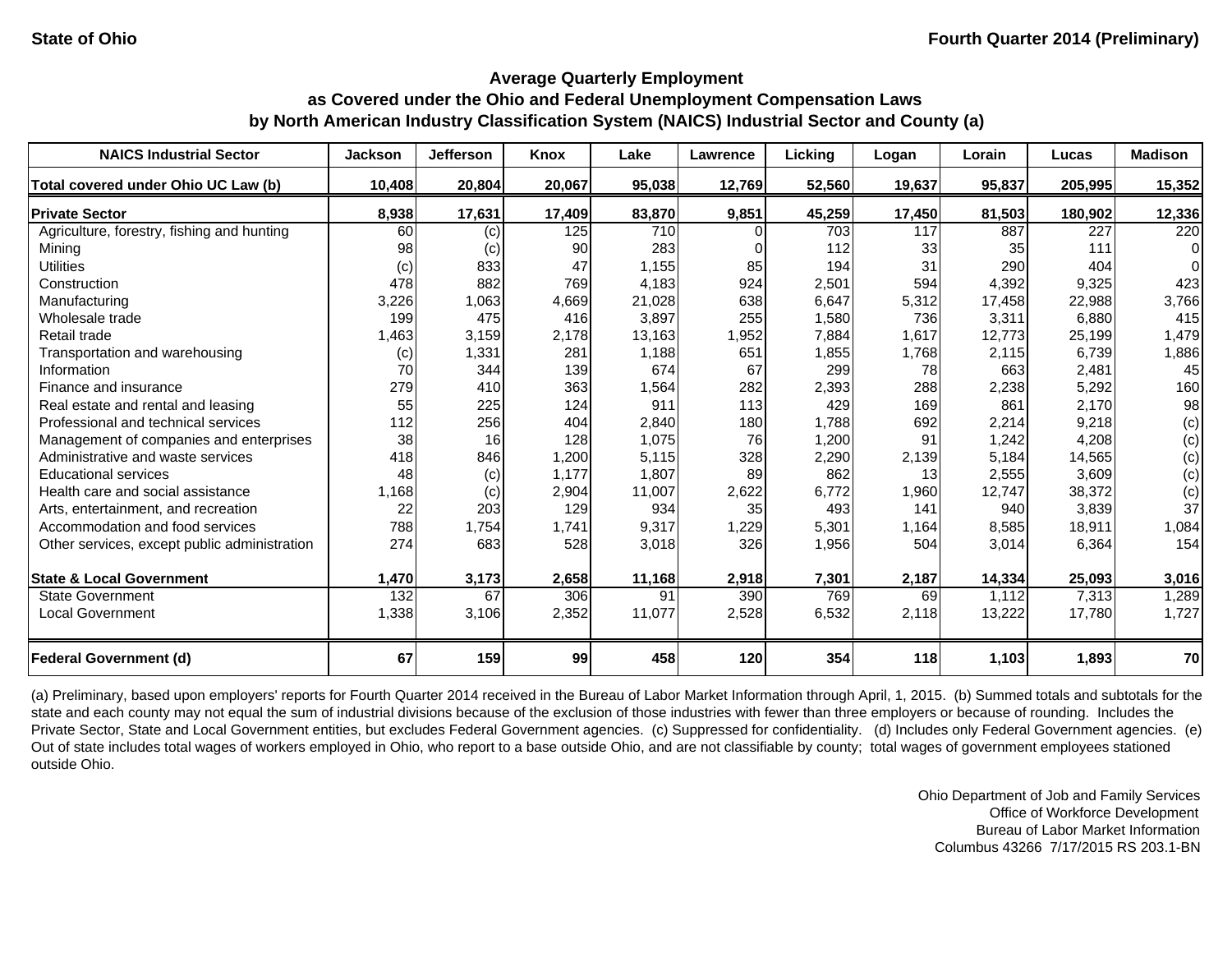| <b>NAICS Industrial Sector</b>               | <b>Mahoning</b> | <b>Marion</b> | <b>Medina</b> | <b>Meigs</b>    | <b>Mercer</b> | Miami  | <b>Monroe</b> | <b>Montgomery</b> | Morgan          | <b>Morrow</b> |
|----------------------------------------------|-----------------|---------------|---------------|-----------------|---------------|--------|---------------|-------------------|-----------------|---------------|
| Total covered under Ohio UC Law (b)          | 98,918          | 23,860        | 59,191        | 3,553           | 19,058        | 40,341 | 2,955         | 245,460           | 2,579           | 4,913         |
| <b>Private Sector</b>                        | 86,278          | 20,183        | 52,281        | 2,477           | 16,459        | 35,646 | 2,225         | 218,263           | 1,933           | 3,289         |
| Agriculture, forestry, fishing and hunting   | 190             | (c)           | 197           | <b>26</b>       | (c)           | (c)    | (c)           | 220               | (c)             | 24            |
| Mining                                       | 204             | (c)           | 18            | 152             | (c)           | (c)    | (c)           | 28                | (c)             | 15            |
| <b>Utilities</b>                             | 332             | 91            | (c)           | (c)             | (c)           | (c)    | (c)           | 828               | (c)             | (c)           |
| Construction                                 | 4,985           | 542           | 3,524         | 265             | 1,005         | 1,634  | 299           | 8,247             | 54              | 201           |
| Manufacturing                                | 9,393           | 6,012         | 8,812         | 153             | 6,331         | 10,042 | 25            | 25,993            | 488             | 876           |
| Wholesale trade                              | 4,680           | 668           | 2,973         | 44              | (c)           | (c)    | (c)           | 8,676             | (c)             | 104           |
| Retail trade                                 | 12,736          | 2,923         | 8,558         | 586             | 2,107         | 4,893  | 377           | 25,264            | 303             | 587           |
| Transportation and warehousing               | 3,582           | 551           | (c)           | (c)             | 947           | 2,051  | 210           | 8,641             | 18 <sup>1</sup> | (c)           |
| Information                                  | 969             | 450           | 336           | (c)             | 174           | 101    | 14            | 7,202             | 26              | 17            |
| Finance and insurance                        | 2,013           | 343           | 1,041         | 122             | 610           | 734    | 165           | 10,401            | (c)             | 71            |
| Real estate and rental and leasing           | 934             | 316           | 671           | 11              | 78            | 251    | 14            | 3,336             | (c)             | 55            |
| Professional and technical services          | 2,856           | 317           | 2,083         | (c)             | (c)           | (c)    | 41            | 12,188            | 39              | (c)           |
| Management of companies and enterprises      | 1,275           | 113           | 2,823         | (c)             | (c)           | (c)    | 0             | 4,094             | (c)             | (c)           |
| Administrative and waste services            | 8,384           | 955           | 3,025         | 81              | 303           | 2,626  | 56            | 15,516            | (c)             | (c)           |
| <b>Educational services</b>                  | 1,055           | 85            | 483           | (c)             | 52            | 186    | (c)           | 6,665             |                 | (c)           |
| Health care and social assistance            | 17,998          | 3,947         | 6,712         | (c)             | 1,527         | 3,948  | (c)           | 48,430            | 366             | (c)           |
| Arts, entertainment, and recreation          | 1,587           | 105           | 753           | $\Omega$        | 83            | 254    | (c)           | 2,659             | (c)             | 82            |
| Accommodation and food services              | 10,226          | 1,950         | 5,739         | 385             | 1,123         | 3,890  | (c)           | 22,586            | (c)             | 406           |
| Other services, except public administration | 2,879           | 662           | 1,594         | (c)             | 656           | 1,265  | 118           | 7,289             | 28              | 85            |
| <b>State &amp; Local Government</b>          | 12,640          | 3,677         | 6,910         | 1,076           | 2,599         | 4,695  | 730           | 27,197            | 646             | 1,624         |
| <b>State Government</b>                      | 2,816           | 714           | 121           | 36 <sup>1</sup> | 136           | 121    | 34            | 1,393             | 53              | 63            |
| <b>Local Government</b>                      | 9,824           | 2,963         | 6,789         | 1,040           | 2,463         | 4,574  | 696           | 25,804            | 593             | 1,561         |
| <b>Federal Government (d)</b>                | 1,150           | 109           | 278           | 63              | 97            | 179    | 46            | 4,214             | 39              | 46            |

(a) Preliminary, based upon employers' reports for Fourth Quarter 2014 received in the Bureau of Labor Market Information through April, 1, 2015. (b) Summed totals and subtotals for the state and each county may not equal the sum of industrial divisions because of the exclusion of those industries with fewer than three employers or because of rounding. Includes the Private Sector, State and Local Government entities, but excludes Federal Government agencies. (c) Suppressed for confidentiality. (d) Includes only Federal Government agencies. (e) Out of state includes total wages of workers employed in Ohio, who report to a base outside Ohio, and are not classifiable by county; total wages of government employees stationed outside Ohio.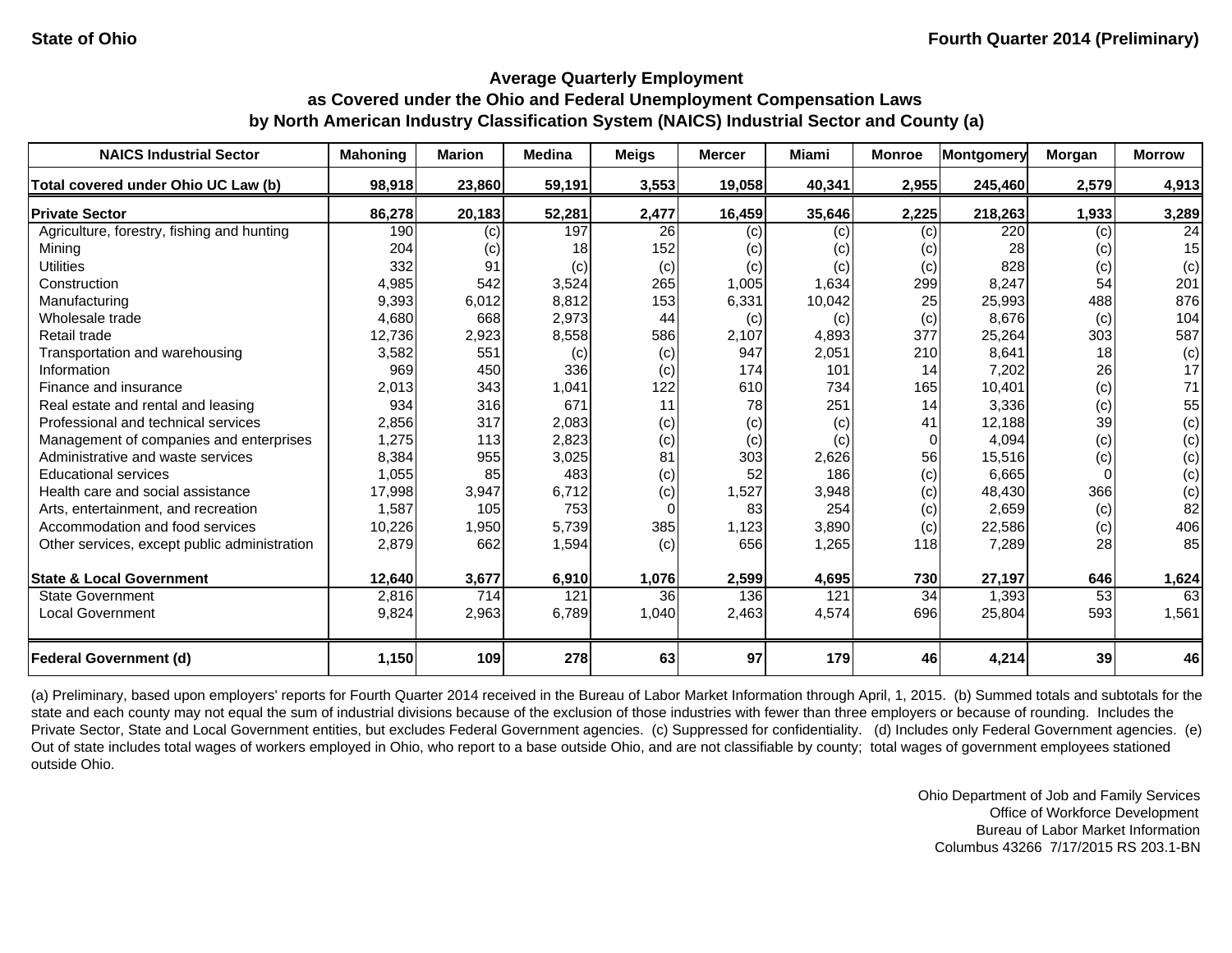| <b>NAICS Industrial Sector</b>               | <b>Muskingum</b> | <b>Noble</b> | <b>Ottawa</b> | <b>Paulding</b> | <b>Perry</b> | Pickaway | <b>Pike</b> | Portage | <b>Preble</b> | <b>Putnam</b> |
|----------------------------------------------|------------------|--------------|---------------|-----------------|--------------|----------|-------------|---------|---------------|---------------|
| Total covered under Ohio UC Law (b)          | 32,318           | 3,282        | 12,975        | 4,723           | 5,844        | 13,651   | 8,986       | 54,395  | 10,545        | 11,545        |
| <b>Private Sector</b>                        | 27,174           | 2,355        | 10,858        | 3,668           | 4,331        | 9,850    | 7,576       | 43,073  | 8,713         | 9,921         |
| Agriculture, forestry, fishing and hunting   | 22               |              | (c)           | 506             | 20           | (c)      | (c)         | 144     | (c)           | (c)           |
| Mining                                       | 538              | 332          | (c)           | 14              | 187          | (c)      | (c)         | 183     | (c)           | (c)           |
| <b>Utilities</b>                             | 212              | (c)          | (c)           | (c)             | 28           | 33       | (c)         | (c)     | (c)           | (c)           |
| Construction                                 | 890              | 273          | 485           | 110             | 375          | 639      | 514         | 1,812   | 313           | 916           |
| Manufacturing                                | 2,823            | 216          | 2,240         | 1,392           | 761          | 2,415    | 744         | 10,168  | 3,102         | 3,543         |
| Wholesale trade                              | 764              | 108          | (c)           | 168             | 269          | 273      | (c)         | 3,315   | 315           | 435           |
| Retail trade                                 | 5,142            | 336          | 1,480         | 391             | 685          | 1,498    | 937         | 6,657   | 1,433         | 1,053         |
| Transportation and warehousing               | 1,586            | (c)          | (c)           | (c)             | 79           | 343      | (c)         | (c)     | (c)           | (c)           |
| Information                                  | 639              | 13           | 72            | 19              | 24           | 90       | 28          | 416     | 23            | 49            |
| Finance and insurance                        | 734              | 110          | 290           | 100             | 152          | 292      | 208         | 687     | 202           | 275           |
| Real estate and rental and leasing           | 225              |              | 104           | 21              | 16           | 84       | 39          | 576     | 64            | 29            |
| Professional and technical services          | 532              | 99           | (c)           | 58              | 96           | (c)      | (c)         | 1,430   | (c)           | 221           |
| Management of companies and enterprises      | 166              | (c)          | (c)           | $\Omega$        | 20           | (c)      | (c)         | 1,034   | (c)           | $\Omega$      |
| Administrative and waste services            | 1,274            | (c)          | 225           | 58              | 163          | 689      | 1,893       | 1,966   | 354           | 407           |
| <b>Educational services</b>                  | (c)              |              | 57            | (c)             | (c)          | 6        | 27          | 644     | (c)           | 132           |
| Health care and social assistance            | (c)              | 335          | 1,649         | (c)             | (c)          | 1,553    | 1,628       | 5,331   | (c)           | 1,039         |
| Arts, entertainment, and recreation          | 334              | (c)          | 496           | (c)             | 31           | 66       | (c)         | 570     | (c)           | 71            |
| Accommodation and food services              | 3,385            | (c)          | 1,765         | (c)             | 429          | 1,161    | (c)         | 5,502   | (c)           | 765           |
| Other services, except public administration | 1,071            | 76           | 361           | 84              | 147          | 286      | 148         | 1,495   | 330           | 463           |
| <b>State &amp; Local Government</b>          | 5,144            | 927          | 2,117         | 1,055           | 1,513        | 3,801    | 1,410       | 11,322  | 1,832         | 1,624         |
| <b>State Government</b>                      | 445              | 465          | 150           | 30              | 39           | 1,318    | 85          | (c)     | 67            | 36            |
| <b>Local Government</b>                      | 4,699            | 462          | 1,967         | 1,025           | 1,474        | 2,483    | 1,325       | (c)     | 1,765         | 1,588         |
| <b>Federal Government (d)</b>                | 215              | 21           | 174           | 48              | 60           | 87       | 81          | 305     | 71            | 71            |

(a) Preliminary, based upon employers' reports for Fourth Quarter 2014 received in the Bureau of Labor Market Information through April, 1, 2015. (b) Summed totals and subtotals for the state and each county may not equal the sum of industrial divisions because of the exclusion of those industries with fewer than three employers or because of rounding. Includes the Private Sector, State and Local Government entities, but excludes Federal Government agencies. (c) Suppressed for confidentiality. (d) Includes only Federal Government agencies. (e) Out of state includes total wages of workers employed in Ohio, who report to a base outside Ohio, and are not classifiable by county; total wages of government employees stationed outside Ohio.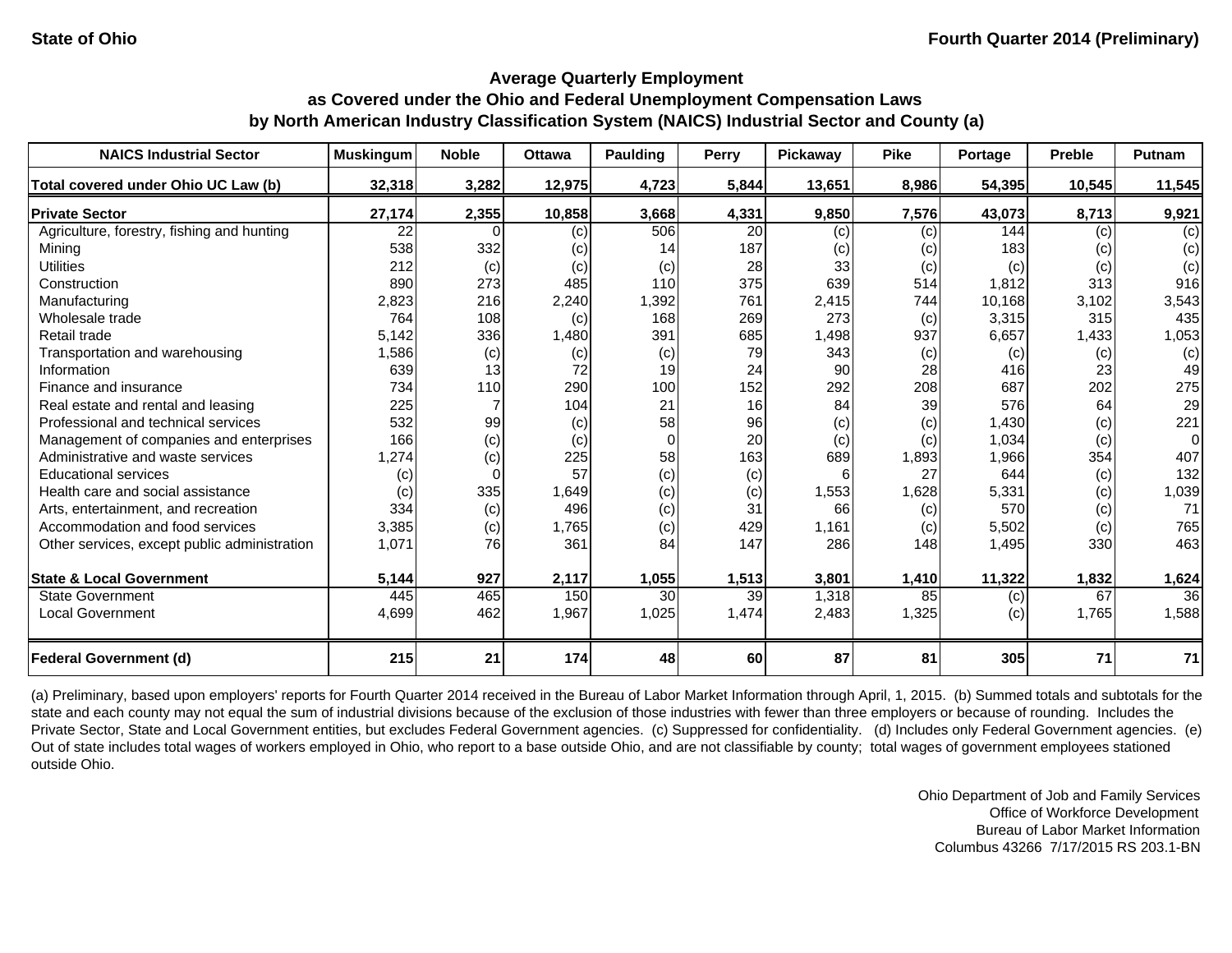| <b>NAICS Industrial Sector</b>               | <b>Richland</b> | <b>Ross</b> | Sandusky | <b>Scioto</b> | <b>Seneca</b> | <b>Shelby</b> | <b>Stark</b> | <b>Summit</b> | <b>Trumbull</b> | <b>Tuscarawas</b> |
|----------------------------------------------|-----------------|-------------|----------|---------------|---------------|---------------|--------------|---------------|-----------------|-------------------|
| Total covered under Ohio UC Law (b)          | 50,449          | 26,296      | 26,147   | 23,253        | 18,528        | 26,597        | 159,931      | 262,494       | 69,519          | 36,327            |
| <b>Private Sector</b>                        | 43,397          | 21,409      | 22,826   | 18,404        | 15,899        | 24,217        | 141,978      | 235,338       | 60,172          | 31,591            |
| Agriculture, forestry, fishing and hunting   | 133             | 71          | (c)      | (c)           | 84            | 116           | 317          | 67            | 102             | 161               |
| Mining                                       | 14              | 28          | (c)      | (c)           | 137           |               | 932          | 130           | 151             | 895               |
| <b>Utilities</b>                             | (c)             | 189         | 44       | 93            | 102           | (c)           | 604          | 957           | 108             | 85                |
| Construction                                 | 2,003           | 726         | 1,041    | 633           | 989           | 1,210         | 6,949        | 10,501        | 2,599           | 1,601             |
| Manufacturing                                | 9,497           | 4,488       | 8,820    | 1,475         | 3,950         | 12,227        | 26,996       | 29,627        | 12,873          | 7,545             |
| Wholesale trade                              | 1,749           | 515         | 601      | 348           | 681           | 1,468         | 6,144        | 13,857        | 1,959           | 1,769             |
| Retail trade                                 | 6,894           | 4,015       | 2,862    | 2,983         | 2,242         | 1,926         | 20,023       | 31,460        | 10,299          | 4,457             |
| Transportation and warehousing               | (c)             | 824         | 722      | 521           | 646           | (c)           | 3,316        | 7,945         | 2,678           | 962               |
| Information                                  | 746             | 297         | 116      | 172           | 243           | 108           | 1,610        | 3,479         | 437             | 257               |
| Finance and insurance                        | 1,173           | 454         | 488      | 566           | 409           | 319           | 5,446        | 8,935         | 1,450           | 655               |
| Real estate and rental and leasing           | 398             | 126         | 357      | 228           | 64            | 106           | 1,656        | 2,492         | 970             | 347               |
| Professional and technical services          | 837             | 301         | 283      | 483           | 284           | (c)           | 4,561        | 13,476        | 1,334           | 901               |
| Management of companies and enterprises      | 50              | 227         | 215      | 91            | 52            | (c)           | 1,414        | 15,628        | 1,070           | 113               |
| Administrative and waste services            | 4,107           | 934         | 748      | 539           | 303           | 1,413         | 7,719        | 16,537        | 3,989           | 1,555             |
| <b>Educational services</b>                  | 469             | 134         | (c)      | 217           | 1,229         | (c)           | 3,269        | 3,764         | 433             | 162               |
| Health care and social assistance            | 7,608           | 4,791       | (c)      | 6,930         | 2,309         | (c)           | 28,104       | 42,401        | 10,677          | 5,174             |
| Arts, entertainment, and recreation          | 514             | 125         | 265      | 59            | 114           | 79            | 1,799        | 4,152         | 607             | 330               |
| Accommodation and food services              | 4,590           | 2,610       | 1,787    | 2,497         | 1,472         | 1,347         | 15,571       | 21,560        | 6,375           | 3,558             |
| Other services, except public administration | 1,328           | 555         | 733      | 541           | 587           | 664           | 5,547        | 8,369         | 2,061           | 1,065             |
| <b>State &amp; Local Government</b>          | 7,052           | 4,887       | 3,321    | 4,849         | 2,629         | 2,380         | 17,953       | 27,156        | 9,347           | 4,736             |
| <b>State Government</b>                      | 1,427           | 1,678       | 107      | 1,450         | 277           | 201           | 1,358        | 4,950         | 969             | 496               |
| <b>Local Government</b>                      | 5,625           | 3,209       | 3,214    | 3,399         | 2,352         | 2,179         | 16,595       | 22,206        | 8,378           | 4,240             |
| <b>Federal Government (d)</b>                | 585             | 1,620       | 106      | 166           | 121           | 71            | 952          | 1,985         | 502             | 249               |

(a) Preliminary, based upon employers' reports for Fourth Quarter 2014 received in the Bureau of Labor Market Information through April, 1, 2015. (b) Summed totals and subtotals for the state and each county may not equal the sum of industrial divisions because of the exclusion of those industries with fewer than three employers or because of rounding. Includes the Private Sector, State and Local Government entities, but excludes Federal Government agencies. (c) Suppressed for confidentiality. (d) Includes only Federal Government agencies. (e) Out of state includes total wages of workers employed in Ohio, who report to a base outside Ohio, and are not classifiable by county; total wages of government employees stationed outside Ohio.